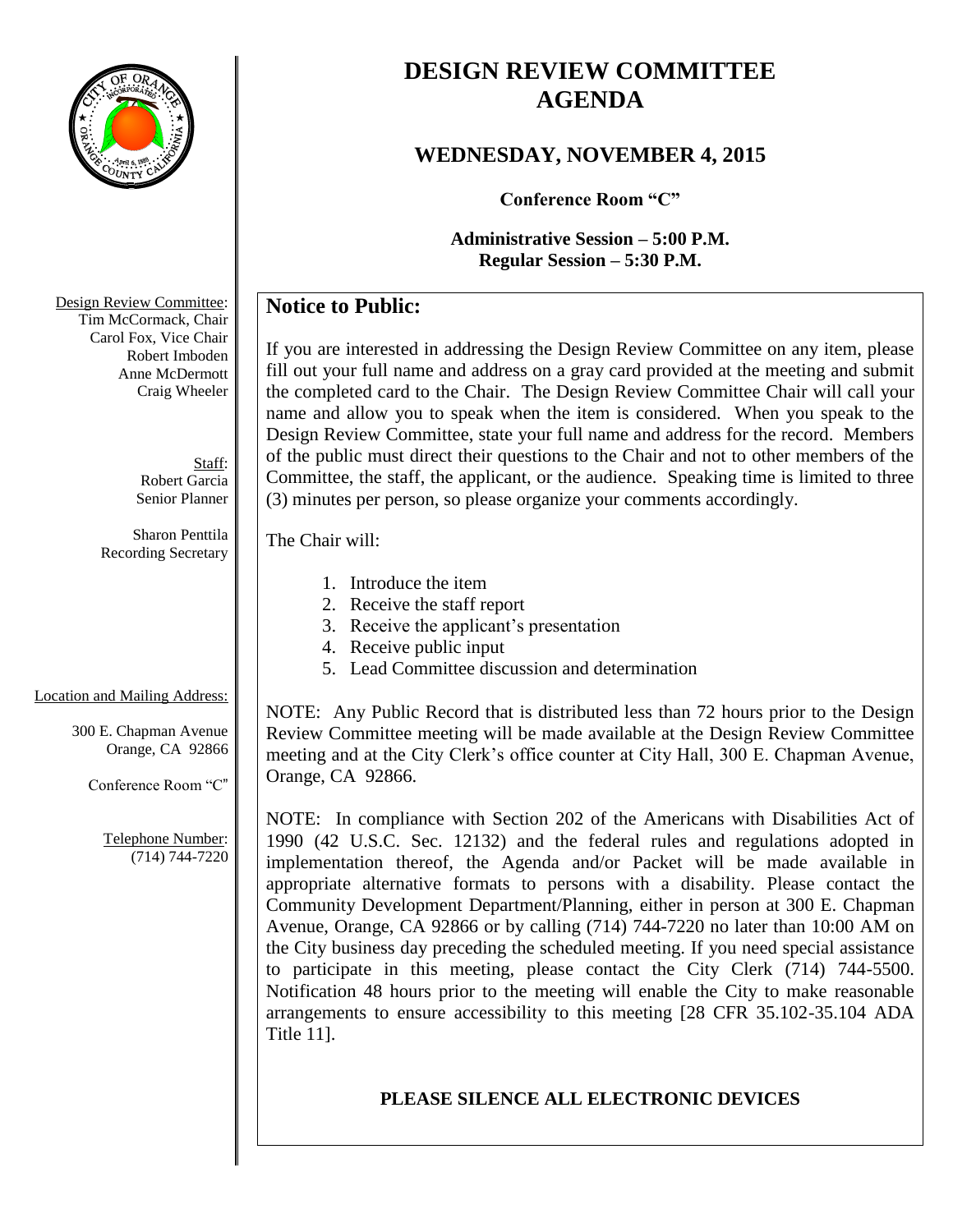The Committee holds an Administrative Session to receive general information from the staff and to conduct an initial review of Minutes of prior meetings. The Session is open to the public; however, no public testimony is taken and no decisions are made. Following the Administrative Session, the Regular Session will begin at 5:30 p.m.

- 1. Review of Agenda
- 2. Policy/Procedural Information
- (1) Review of Minutes:
	- a. October 21, 2015 Special Chapman Meeting
		- b. October 21, 2015 Regular Meeting

#### **Regular Session - 5:30 P.M.**

### CALL TO ORDER:

### ROLL CALL:

### PUBLIC PARTICIPATION:

Opportunity for members of the public to address the Design Review Committee on matters not listed on the Agenda.

### CONSENT ITEMS:

#### (2) APPROVAL OF MINUTES:

- a. October 21, 2015 Special Chapman Meeting
- b. October 21, 2015 Regular Meeting

All matters that are listed above as Consent Items are considered to be routine by the Design Review Committee and will be enacted by one motion. There will be no separate discussion of said items unless members of the Design Review Committee, staff, or the public request specific items to be removed from the Consent Items for separate action.

AGENDA ITEMS:

Continued Items: None

New Agenda Items:

- (3) DRC No. 4803-15 [Urth Caffe](http://www.cityoforange.org/civicax/filebank/blobdload.aspx?BlobID=16766)
	- A proposal to rehabilitate a historic building for use as a restaurant in the Plaza Historic District.